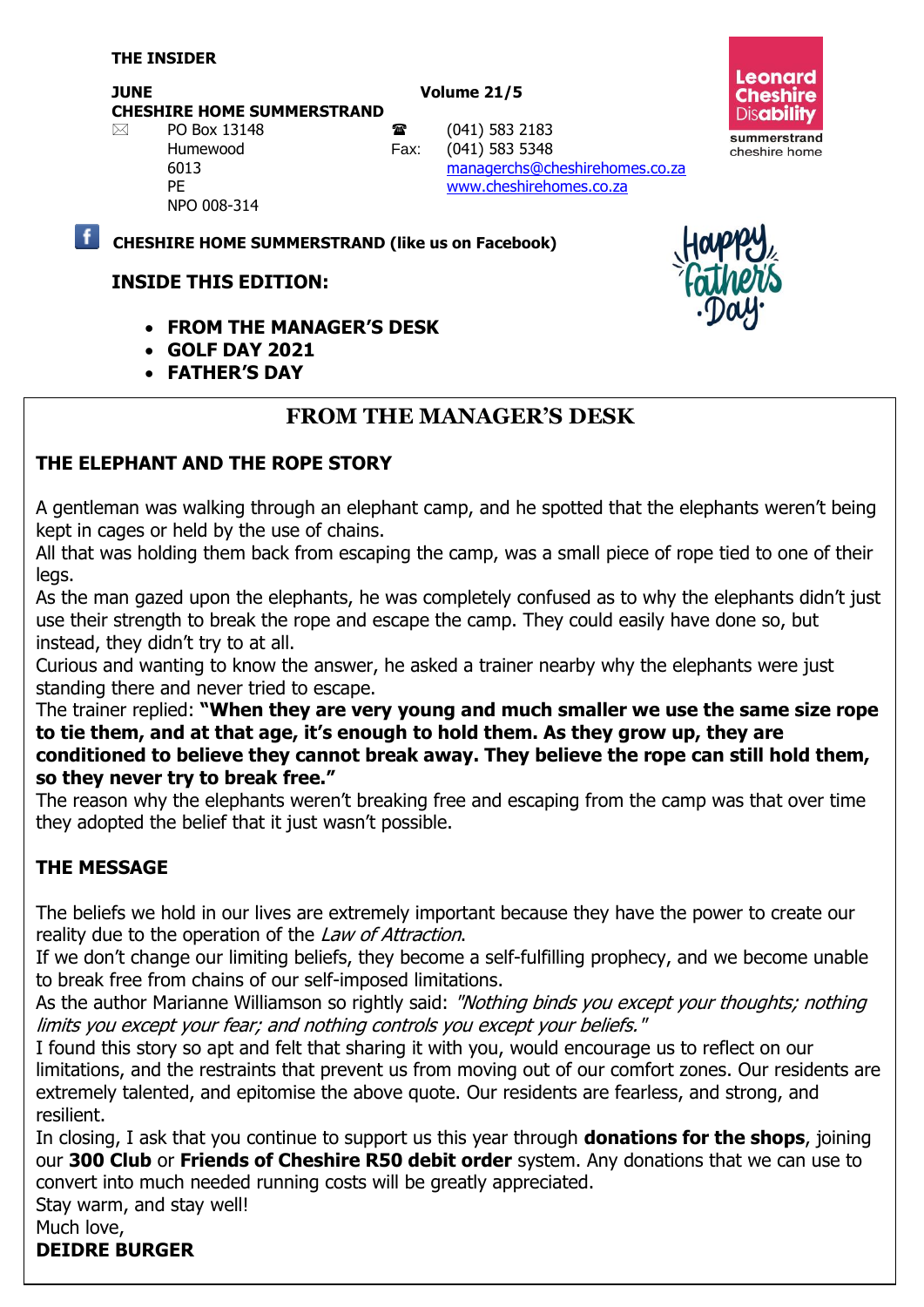| <b>FUNDRAISING REPORT</b> |
|---------------------------|
| (APRIL 2021)              |

#### **FUNDRAISING:**

| <b>WOT NOT SHOP</b><br><b>CLOTHES GALORE</b><br><b>BOOKS</b><br><b>COFFEE SHOP</b><br><b>SCRAP STEEL</b><br><b>LORENZO</b><br><b>GOLF DAY</b> | R 13 767<br>R 11 335<br>R 3 892<br>R 298<br>R 105<br>R 250<br>R 4 200 |
|-----------------------------------------------------------------------------------------------------------------------------------------------|-----------------------------------------------------------------------|
|                                                                                                                                               |                                                                       |
| <b>DONATIONS:</b>                                                                                                                             |                                                                       |
| <b>PWC</b>                                                                                                                                    | R 1 000                                                               |
| K SUBRAMONY                                                                                                                                   | R 100                                                                 |
| KITTY DE ROER                                                                                                                                 | R 400                                                                 |
| <b>EDGE ASSET</b>                                                                                                                             | R 3 000                                                               |
| EDGE                                                                                                                                          | R 2 400                                                               |
| MAXI JACHENS                                                                                                                                  | R 300                                                                 |
| MY SCHOOL CARD                                                                                                                                | R 775                                                                 |
| <b>ANONYMOUS</b>                                                                                                                              | R 100                                                                 |
| IN MEMORY OF NANCY                                                                                                                            | R 600                                                                 |
| LAHER                                                                                                                                         | R 400                                                                 |
| E DERIVELLA                                                                                                                                   | R 988                                                                 |

We wish to thank all our **dedicated charity shop volunteers** for all their hard work at the shops! We also thank all the **staff who worked overtime during the recent taxi/bus strike** – your dedication is noted and greatly appreciated!

#### **"WOKS FOR WHEELS"**

**A WELFIT ODDY PROJECT**

MADE BY RESIDENTS OF CHESHIRE HOME SUMMERSTRAND

#### **MADE FROM 316 STAINLESS STEEL WITH 3 DETACHABLE LEGS R400 each**

#### **ORDERS:**

**041 583 2183** OR [managerchs@cheshirehomes.co.za](mailto:managerchs@cheshirehomes.co.za)

# **300 CLUB 2021**

Our 300 Club fees are a **once-off payment** of **R120 per year**. There are **monthly draws of R300 (1st), R150 (2nd), and R75 (3rd)** for members! We are aiming **to have 300 members for 2021 and** we already have 98 **members** to date (1 June)! At the end of each year one lucky member stand the chance of winning **R1 000**!

#### **PLEASE SUPPORT THIS FUNDRAISING INITIATIVE & SEE ATTACHED 300 CLUB FORM FOR 2021!**

#### **300 CLUB WINNERS (MAY):**

- 1. MATT MUNROE (12)
- 2. LYNETTE BYLEVELD (25)
- 3. PAT RHEEDER (24)

#### **COVID-19 LOCKDOWN RESTRICTIONS TO CONTINUE AT CHESHIRE HOME SUMMERSTRAND**

- As we are now at Level 1, **family visits (one hour long) in the Quiet Room are allowed**, upon a pre-booked appointment with the admin office.
- Please make sure that when you visit your family, that you still wear masks, still socially distance and still sanitize and sign in. We will sanitize the area before and after each visit.
- Residents are still not allowed out of the Home unless for medical appointments.
- Staff and residents are still to wear masks and carry sanitizer with them at all times.
- Daily screening of staff continues to take place. Entry processes still in place.
- If you have been in contact, or are unsure about your wellness, please rather refrain from visiting.
- We are taking all necessary precautions, and ask that we all pray for the safety and protection of our Home – staff, residents and service providers.
- Thank you again for understanding our urgency and need to protect our residents.
- The **charity shops AND coffee shop will be open to the public every Saturday** from 08:30 to 12:00

### **AWARENESS CAMPAIGN**

**Stagefright edutainment**, an Educational Theatre Road Show company from JHB, visited the Home to create awareness (a national awareness campaign) about the **developments re the Covid-19 pandemic** and the recent developments re infection, prevention, vaccination and myths.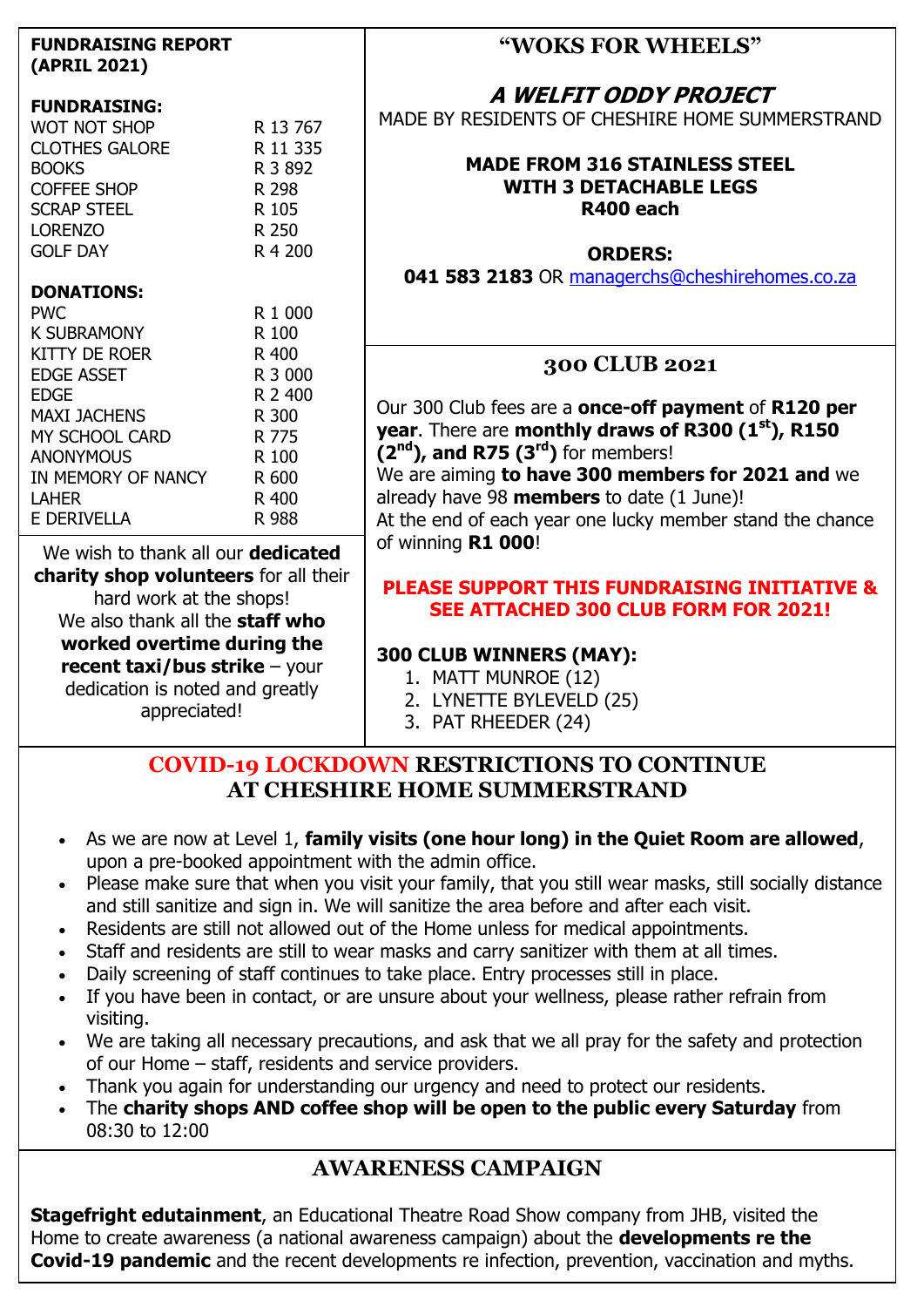# **RESIDENTS' ACTIVITIES (APRIL/MAY 2021):**

- \* **Arts & crafts** held on Wednesday mornings with Nicole and Sam. They are currently busy with a Father's Day gift parcel that will contain goodies made over a few weeks!
- \* **Rummikub** and **Dominoes** a few residents got together daily to challenge each other.
- \* Weekly **Bible study** sessions held on Thursday mornings with Gill and Denzil
- \* **Golf lessons** with **Graeme Whale Golf Academy** held on Monday mornings.
- \* Friday **movie days**…
- \* **Dolphin Gavel Club** meeting with Bob & Liz Bullock held on 27 May.
- \* **Supervised walks** to Summerbreezz Superspar to do their own shopping.

# **DONATIONS (APRIL/MAY 2021):**

- \* NUMEROUS DONATIONS OF "**GIFTS IN KIND**" FROM **VARIOUS DONORS** FOR THE RESIDENTS AND CHARITY SHOPS
- \* **DIESEL** FROM **SASOL SUMMERSTRAND**
- \* **PERISHABLE FOOD, YOGURT**, **TOILETRIES AND SANITARY GOODS** FROM **COMMUNITY CHEST PE**
- \* **BIRD SEED** FROM **CAMPBELL FEED & SEED**
- \* **VARIOUS GOODS FOR WOT NOT SHOP** FROM  **CHECKERS GREENACRES**
- \* **DECAL FOR LAUNDRY** FROM **BRIGHTSPARX**
- \* **GROCERIES** FROM THE **NMU DEPARTMENT OF APPLIED ACCOUNTING'S INTACC SOCIETY**
- **\* LINEN FROM THE COURTYARD HOTEL PE**
- **\* SPECTACLES FROM THE ROTARY CLUB OF ALGOA BAY, THROUGH SPECSAVERS (THE BRIDGE)**
- **\* DSTV DISH AND CABLING FROM OFFICE AUTOMATION**
- **\* THREE KITCHEN TROLLEYS FROM VULCAN**

Please support our Home by linking your Woolworths card here:<https://www.myschool.co.za/portal/login> or fill in the attached **Application Form** to get your free card. Beneficiary name is: **CHESHIRE HOMES PE**.

**ED** Bidves





# **JUNE BIRTHDAYS**

- 2 nd **Jo-Ann Scholtz**
- 4<sup>th</sup> Silest Fourie
- $4<sup>th</sup>$ th **Andrew van Staden**  $5^{\text{th}}$ 
	- Jody Alexander (Gardener)
- $5^{\text{th}}$ Zukiswa Mayekiso (EP Caterers)
- $6^{\text{th}}$ Lucky Magada (Care Worker)
- 7 th Ashley Arthur (Maintenance)
- $10^{th}$ <br> $10^{th}$  Hilary Bolton
	- **Dominic Rizzo**
- $13<sup>th</sup>$ Sandra Botha (Shop Volunteer)
- $14<sup>th</sup>$ Nobunto Maqoma (EP Caterers)
- $15<sup>th</sup>$ Leon Bavuma (Care Worker)
- $25<sup>th</sup>$ <br> $25<sup>th</sup>$  **Carl Fitchett** 
	- 25th **Melissa Ferreira**
- 29th **Jackson Gqomo**

# **GOLF DAY 2021**

**THE NEDBANK CHESHIRE HOME SUMMERSTRAND GOLF DAY** held on Friday 28 May at the **PE Golf Club – The Hill**, saw 81 exciting golfers showing off their swings down the fairways for charity! The very well-supported event raised **R51 300** for the home's coffers and we wish to thank every player and all the sponsors for their amazing support!

**Nedbank, Coastland Sales, PWC, Cerebos, Atlas Security, Carolina Spur, Graeme Whale Golf, Greenacres Shopping Centre, Relay Emergency Medical Services, Ordel Brokers, Eastern Province Caterers, CRC Communications, Lithotech, The Pro Shop, Gardmed, Forest Hall Guest House, Fitch & Leedes, Vinimark, St. Francis Links, NDE Stainless Steel, Spar EC** and **individual sponsors Tony de Gouvia, Wayne Scholtz, and Phillip Michaux.**